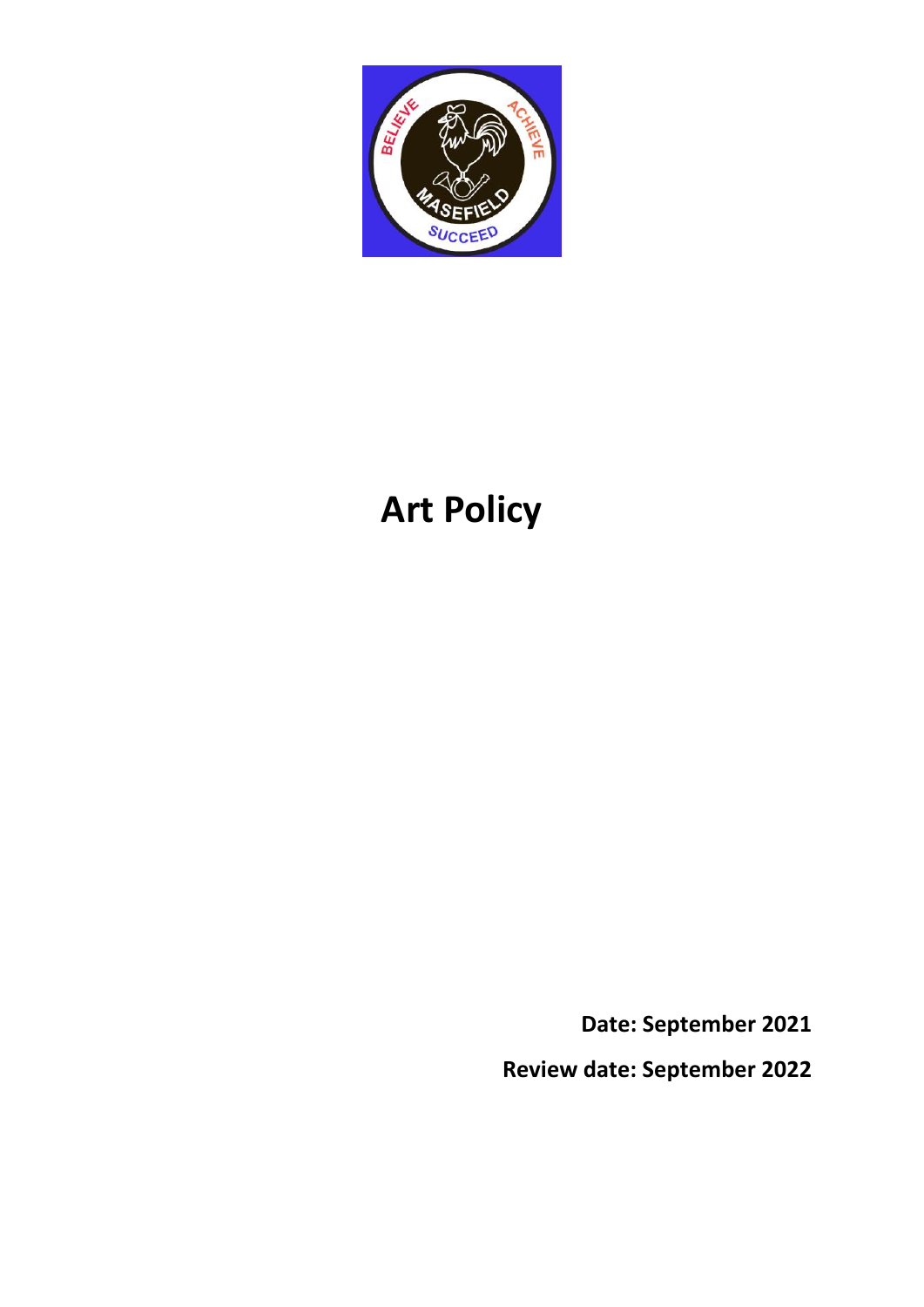

# **Policy Changes**

| <b>Date</b>    | <b>Actions</b>        |
|----------------|-----------------------|
| September 2021 | Policy implementation |
|                |                       |
|                |                       |
|                |                       |
|                |                       |
|                |                       |
|                |                       |
|                |                       |
|                |                       |
|                |                       |
|                |                       |

# **Subject Leader**

| Date           | <b>Subject Leader</b> |
|----------------|-----------------------|
| September 2021 | Jodie Tyrer           |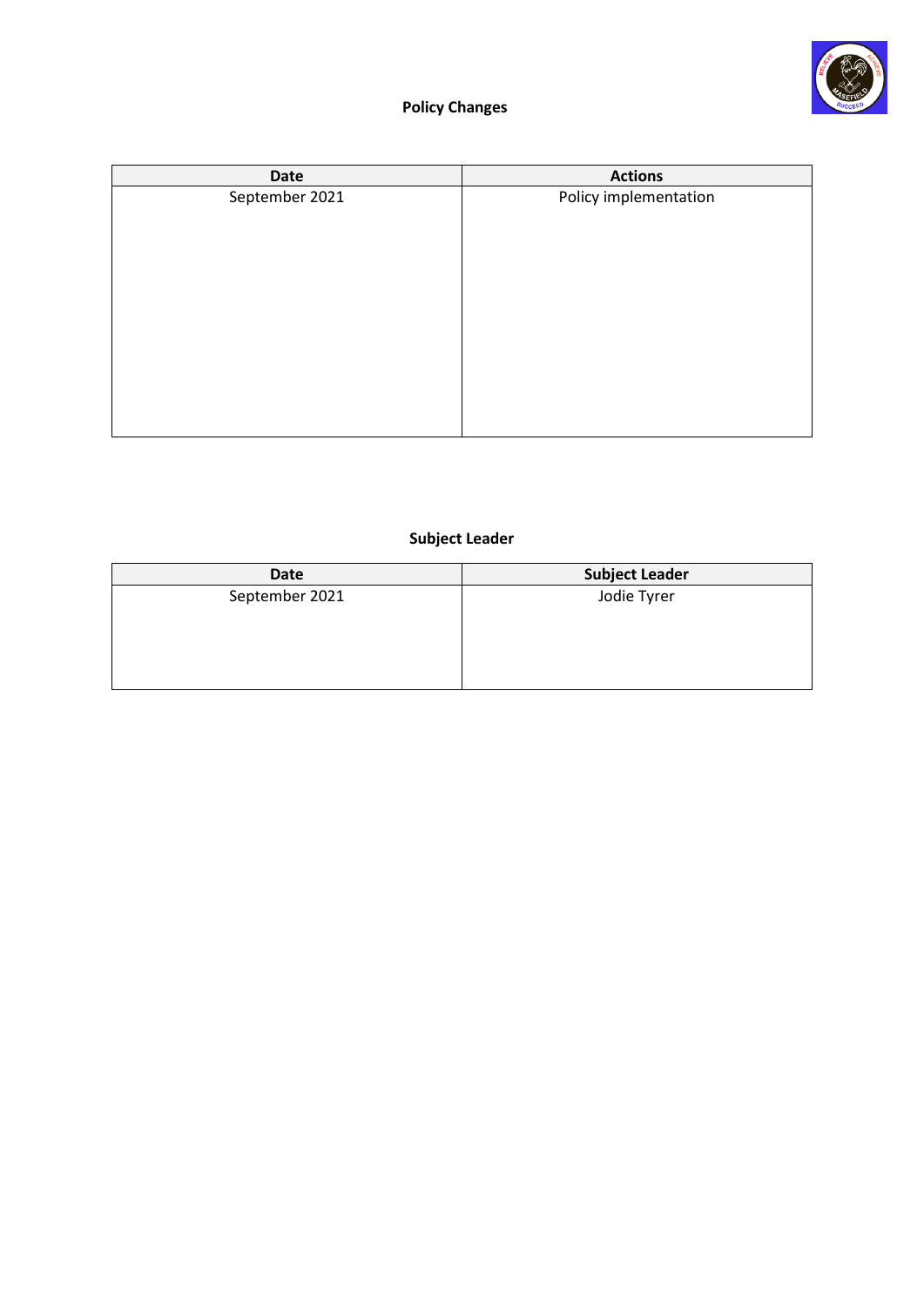

### **Mission Statement**

*At Masefield we believe that all our children can achieve, becoming successful future citizens that contribute positively to a society in which all members are equally valued.*

*High aspirations, high motivation and high outcomes for all, ensure that achievement gaps wherever they exist are narrowed in order to improve pupils' life choices and future prospects.*

*We strive for all of our children to be safe, feel valued, develop resilience and continually learn within our nurturing and supportive community.*

*At Masefield, our children BELIEVE, ACHIEVE and SUCCEED!*

### **Curriculum**

The curriculum, in its widest sense, firmly underpins the school's Mission Statement, Aims and school motto 'Believe, Achieve, Succeed'. At Masefield, the curriculum is rooted in the needs and context of our community and learners. We provide an enriching and exciting curriculum the foundations of which are rooted in quality first hand experiences, designed to develop vocabulary and cultural capital whilst ensuring that knowledge is durable and transferrable allowing pupils to make connections, develop and apply skills and reason.

Our school curriculum design focuses on the knowledge, skills and understanding of our pupils and their needs in order that all children achieve well. Our school curriculum provides for academic achievement but places the role of developing spiritual, moral, cultural and social development at the heart of all we do with the ultimate aim of ensuring all pupils leave Masefield with the confidence, knowledge and skills to become successful and independent lifelong learners who can make a positive contribution to our diverse and democratic society.

# **Curriculum Intent for Art**

The Art curriculum at Masefield is rooted in the belief that art provides a medium for pupils to understand and evaluate the thoughts, feelings and ideas of others and to express their own. Art and design embody some of the highest forms of human creativity and we believe that it is our duty to develop cultural appreciation of art and to develop knowledge of key individuals and their contributions in this field. It is through these key principles that we engage, inspire and challenge pupils whilst equipping them with knowledge and skills to explore, invent and create their own works of art and craft.

At Masefield, Art is taught as a discrete subject in order that the development of knowledge and skills is taught meaningfully and explicitly. Naturally, links are made to other areas of the curriculum but this does not dilute the quality and entitlement of high quality Art teaching.

The school's long term plan for Art sets out the content of teaching within in each year group. This is supported by the school's Art progression document which demonstrates learning outcomes within each strand of development within an Art unit. Short term planning details how this content is developed over a series of lessons within the unit of work. The organisation of the Art curriculum provides structured opportunities for pupils to:

- record responses, including observations of the natural and made environment;
- gather resources and materials, using them to stimulate and develop ideas;
- explore and use two and three-dimensional media, working on a variety of scales;
- review and modify their work as it progresses;
- develop understanding of the work of artists, craftspeople and designers from a range of times and cultures, applying knowledge to their own work;
- respond to and evaluate art and craft including their own and others' work;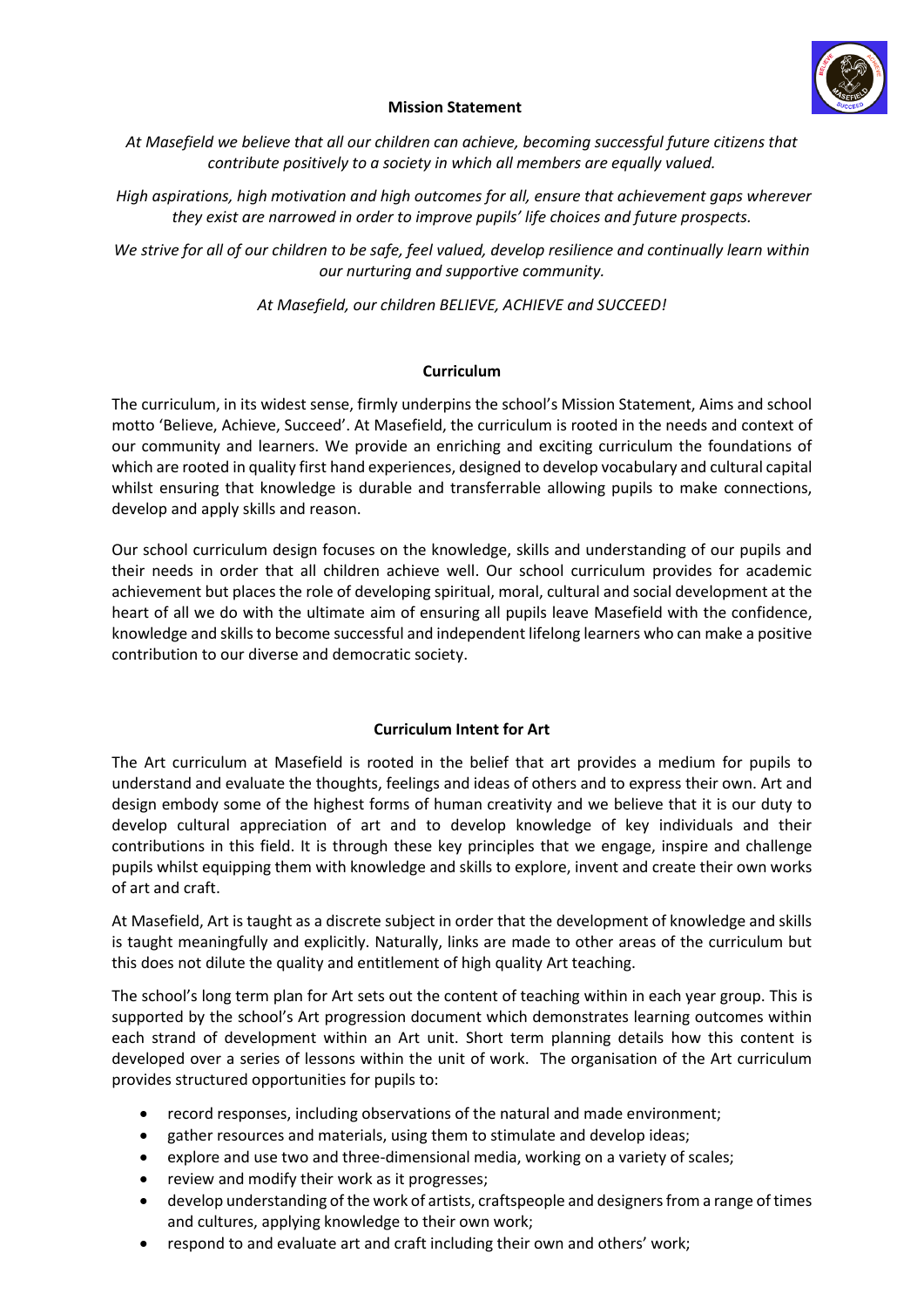

- show development in their ability to create images;
- understand and apply the basic principles of art and craft to include: Line, tone, texture, shape, form, space, pattern, colour, contrast, composition, proportion and perspective;
- realise their ideas and sustain a level of working from start to the completion of a project or a piece of work.

## **Teaching and Learning Art**

In addition to the conscious structure and design of the Art curriculum, great consideration has been paid to the design of the implementation of the curriculum in the classroom. Teaching delivery will vary according to the activities being undertaken, but will follow the principles set out in the Teaching, Learning and Implementation policy and will include class, group and individual instruction and guidance, exposition and demonstration, and the use of questioning and discussion. The following resources and approaches are adopted across all year groups in order to ensure effective delivery of the intended curriculum.

### Sketchbooks

Sketchbooks are used throughout the school to regularly record, collect and explore ideas and images and other information relevant to current and ongoing work. The sketchbook is an essential and personal record although teachers will teach children when it is appropriate to use them and for what purposes. The contents of the sketchbook may include:

- record of what has been seen;
- **•** preparatory studies for further work;
- the development of ideas for further study;
- a record of the development of basic skills;
- photograph and other illustrative material to support on going work;
- colour schemes and trials;
- a record of observations seen outside the classroom which will be used a reference material for further work, for example on a school visit;
- details of something that will be drawn or painted in entirety;
- ICT prints and image manipulations.

Sketchbooks are an essential record of an individual pupil's experiences and ideas throughout a year and key stage and will be seen as evidence for assessment and reporting purposes.

#### Seesaw

Seesaw is an online portfolio that collates pupil's work that has been completed digitally. This software allows teachers and pupils to give feedback verbally. This may accompany pupil sketchbooks with photographic evidence of pupil work.

#### Knowledge Organisers

Each unit of work has a corresponding knowledge organiser which has been designed purposefully alongside the subject content and progression. These are used by all year groups in each lesson. They are used in a variety of ways in the classroom:

- $\circ$  To draw pupil's attention to the facts they will learn and how these fit into the bigger picture. This gives pupils a sense of perspective and coherence.
- o To assess pupils understanding about a unit.
- o To support learning at home through homework tasks and projects.
- o To check previous knowledge by revisiting at regular intervals (knowledge days).
- o To make clear links with prior and future learning.
- o To ensure progression of key concepts and vocabulary.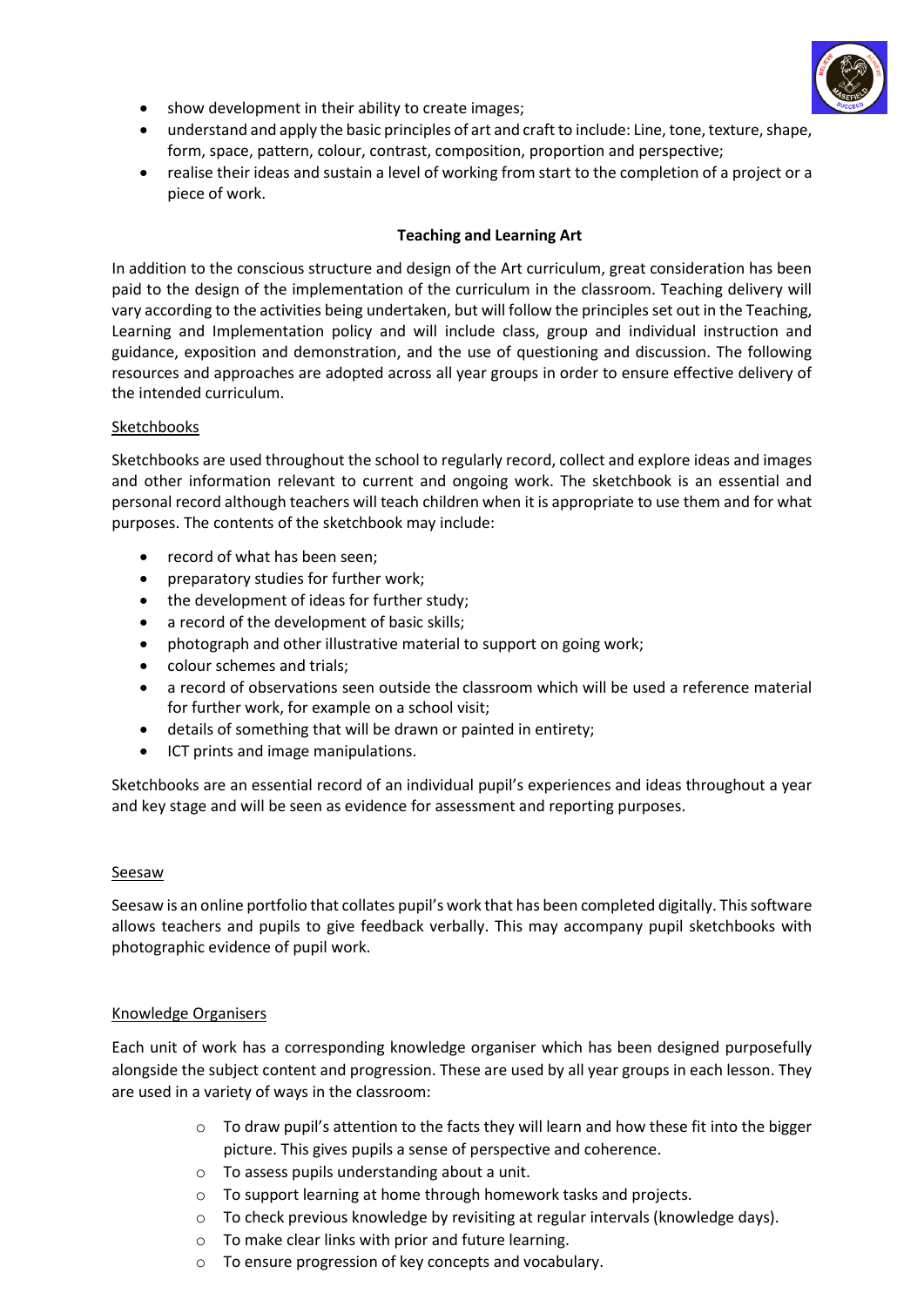

## Knowledge Days

The development of pupil's memory is an integral part of everything we do. Long-term memory is now viewed as the central, dominant structure of human cognition. Everything we see, hear, and think about is dependent on and influenced by our long-term memory. Therefore we must ensure pupils have the opportunity to develop their memory each day and give them activities that allow them to practice previously learnt knowledge. Knowledge Days take place each half term. These are planned in advance so teachers have time to prepare resources.

Pupils revisit learning using low-stake quizzes and presentations. LBQ is used for retrieval practice and group presentations are used to share understanding of a previously learnt topic. It is expected that each group within a class will focus on different areas of previously learnt knowledge then share their understanding of this with the rest of the class.

### Learning by Questions (LBQ)

LBQ is used as a diagnostic tool at the start of a unit of work in order to assess and revisit prior learning within a curriculum strand. It is also used as one part of the end of unit assessment. During knowledge days, LBQ is used to revisit and/or reassess previous learning.

### Presentations and exhibitions

The celebration of pupil's work and the sharing and articulation of knowledge and experiences is a fundamental part of the curriculum. Knowledge days support this alongside spaced retrieval with peers in the classroom. In addition, within each year, pupils will their work and their learning to the other class in their key stage. The annual art exhibition is an opportunity for all pupil workto be displayed in a gallery format and parents, governors and the local community are invited in to view and celebrate the work of all pupils.

#### **Assessment**

Progress and attainment in Art is tracked using the school's own assessment system which is based upon a progressive subject criteria that is assessed within each area of learning. Teacher assessment of the art work produced and skills developed is assessed alongside key subject knowledge and knowledge of artists. The assessment of knowledge takes place through the use of Learning by Questions (LBQ). Pupils answer a series of questions specific to the strand of art they have studied for example, painting. This **retrieval practice** allows pupils to retrieve previously taught information from the long term memory. This assessment alongside assessment of pupils practical work is used to make an overall assessment of learning. This is recorded on the cohort's Art tracker.

The Art tracker provides a cohesive picture of art attainment for each cohort and clearly identifies pupils requiring additional support. The information provided is valuable for class teachers in supporting their pupils but also to the subject leader and senior leaders about the strengths and weaknesses in Art across cohorts, groups and the whole school.

Through targeted intervention and revisiting learning through 'Knowledge Days', assessment remains functional and fluid and is updated to reflect the impact of intervention and also the further progress pupils have made.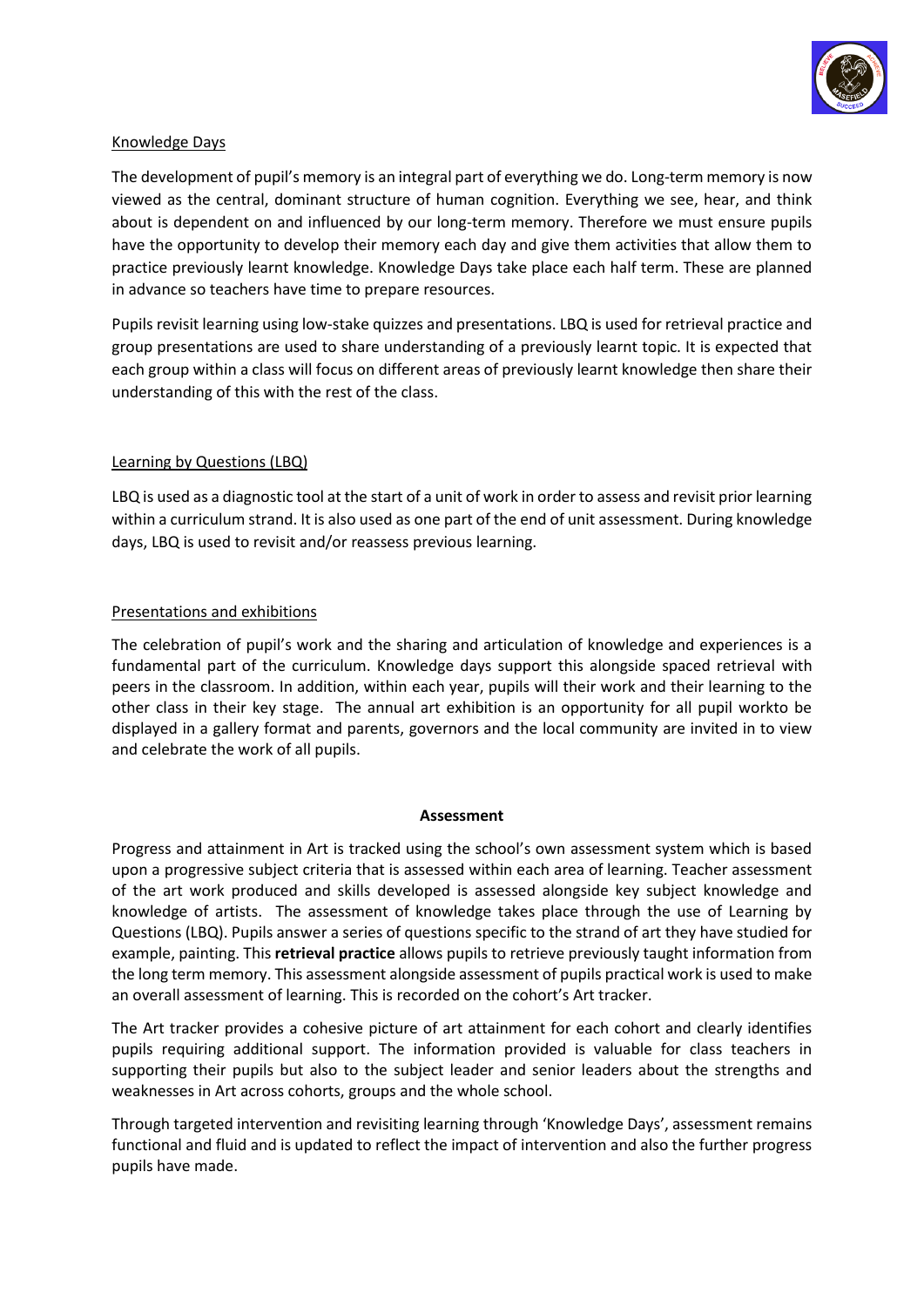

#### **Resources**

The organisation and deployment of resources, including risk assessment, is the responsibility of the subject leader. Management, equipment and resources for art are organised to promote effective use by pupils. Teachers demonstrate the ways in which specific materials or processes will be organised, and pupils are expected to take an increasing level of responsibility for that organisation.

The school is committed to expanding present equipment wherever necessary and possible, and to organising human and physical resources, with the aim of motivating both staff and pupils to take part in creative activities.

The class teacher is responsible for ensuring the safety of the children during the lesson by instructing them in the safe and appropriate use of any equipment. The class teacher is responsible for the general care of the equipment during the lesson by instructing the children in the correct use of the equipment and by replacing them safely after use. The class teacher should report damage to equipment to the Art Leader as soon as possible.

# **Continuing Professional Development**

In order to ensure the highest quality teaching and learning in Art, the school is committed tot the continuing professional development of both teachers and teaching assistants. The focus of this is determined by the Art subject leader who has the responsibility for coordinating, delivering or sourcing the relevant development opportunities for staff.

### **Subject Leadership**

The role of the subject leader and supporting documentation is detailed in the school's Subject Leader Handbook. The provision of allocated subject leadership time ensures that teachers have the dedicated time to fulfil their roles and responsibilities which include:

- supporting and guide the practice of teachers and support staff;
- ensuring coverage, continuity and progression in planning;
- monitoring and evaluate the effectiveness of Art teaching and learning;
- updating documentation where necessary;
- producing action plans for the School Development Plan, preparing bids and manage the Art budget effectively;
- liaising and consulting with outside agencies where appropriate;
- preparing and leading INSET;
- attending relevant INSET training;
- reviewing regularly the contribution made by Art to a meaningful curriculum;
- reporting to senior leaders, local governors and external reviewers about the position and development of art across the school

# **Spiritual, Moral, Social and Cultural Development**

Our pupils are taught how art and design both reflect and shape our history, and contribute to the culture, creativity and wealth of our nation. The curriculum is structured to ensure pupils learn how artists differ around the world and understand the historical and cultural development of their art forms. Parents and members of the community will be invited to view the children's work during our annual art exhibition. Every child's work is displayed at this event.